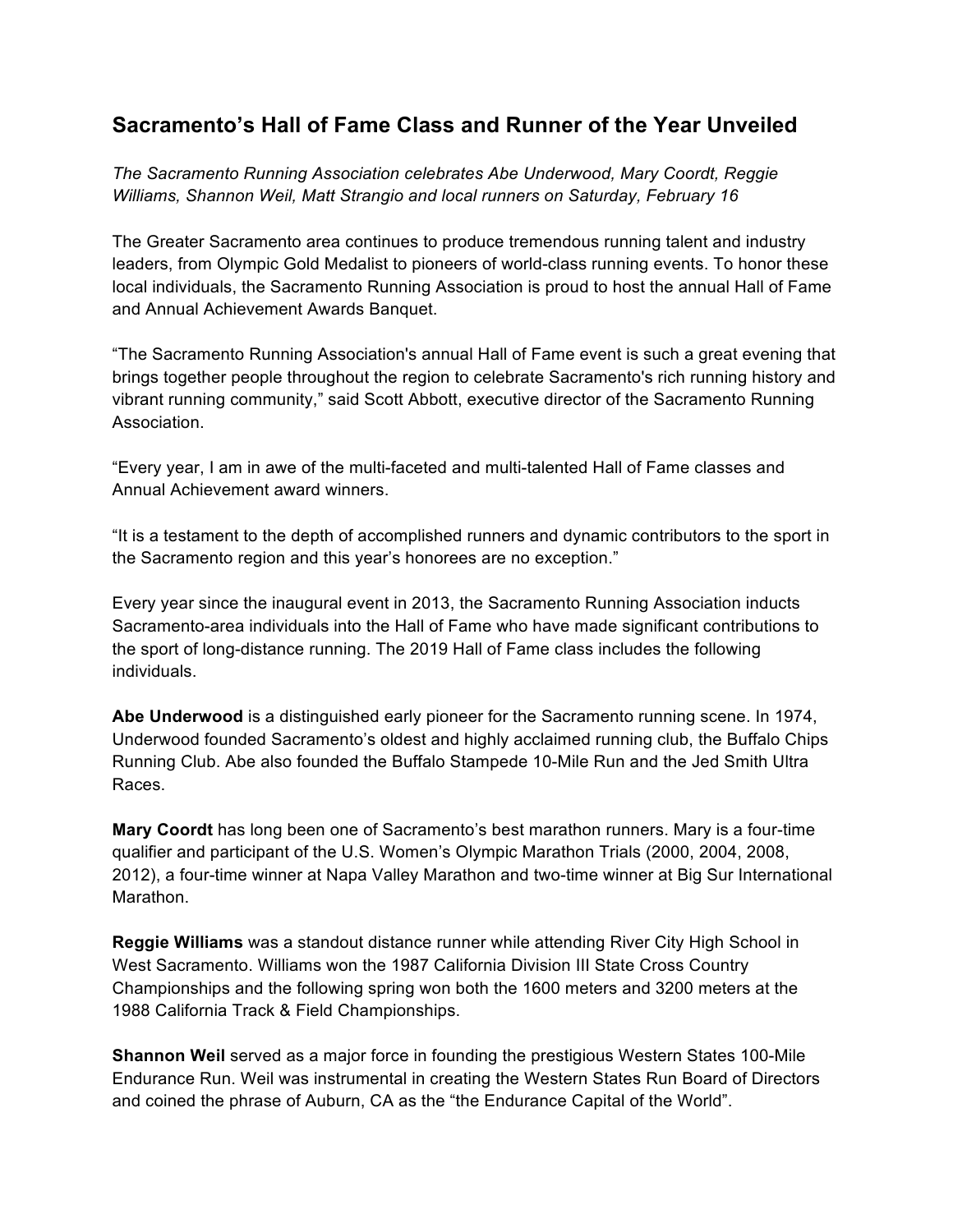In addition to the Hall of Fame inductees, the SRA will award 65 athletes with Annual Achievement awards for their performances on the roads, track and trails in 2018.

**Matt Strangio** of Jesuit High School will be awarded SRA's 2018 Athlete of the Year award. Strangio made Sacramento-area history by becoming the first local underclassman to win both a California state track championships and a California state cross-country championship in the same calendar year.

The Hall of Fame Induction Ceremony and Annual Achievement Awards Banquet will take place at the Holiday Inn Arena at 300 J Street on Saturday, February 16 starting at 6pm. Tickets can be purchased at runsra.org/hall-of-fame.

The four 2019 Hall of Fame inductees join the 37 members already in the SRA Hall of Fame. **Inaugural Class of 2013**

Billy Mills Rae Clark Eileen Claugus Chris Iwahashi Helen Klein Paul Reese Dennis Rinde Linda Somers Smith

#### **Class of 2014**

Michael Stember Al Baeta Patti Gray Bellan Lindsay Hyatt Barr Harold Kuphaldt John Mansoor Heike Skaden Mansoor Tim Twietmeyer

### **Class of 2015**

Sally Edwards Walt Lange Eric Mastalir Mark Mastalir Jim O'Neil Bill Finkbeiner

### **Class of 2016**

Clifton West